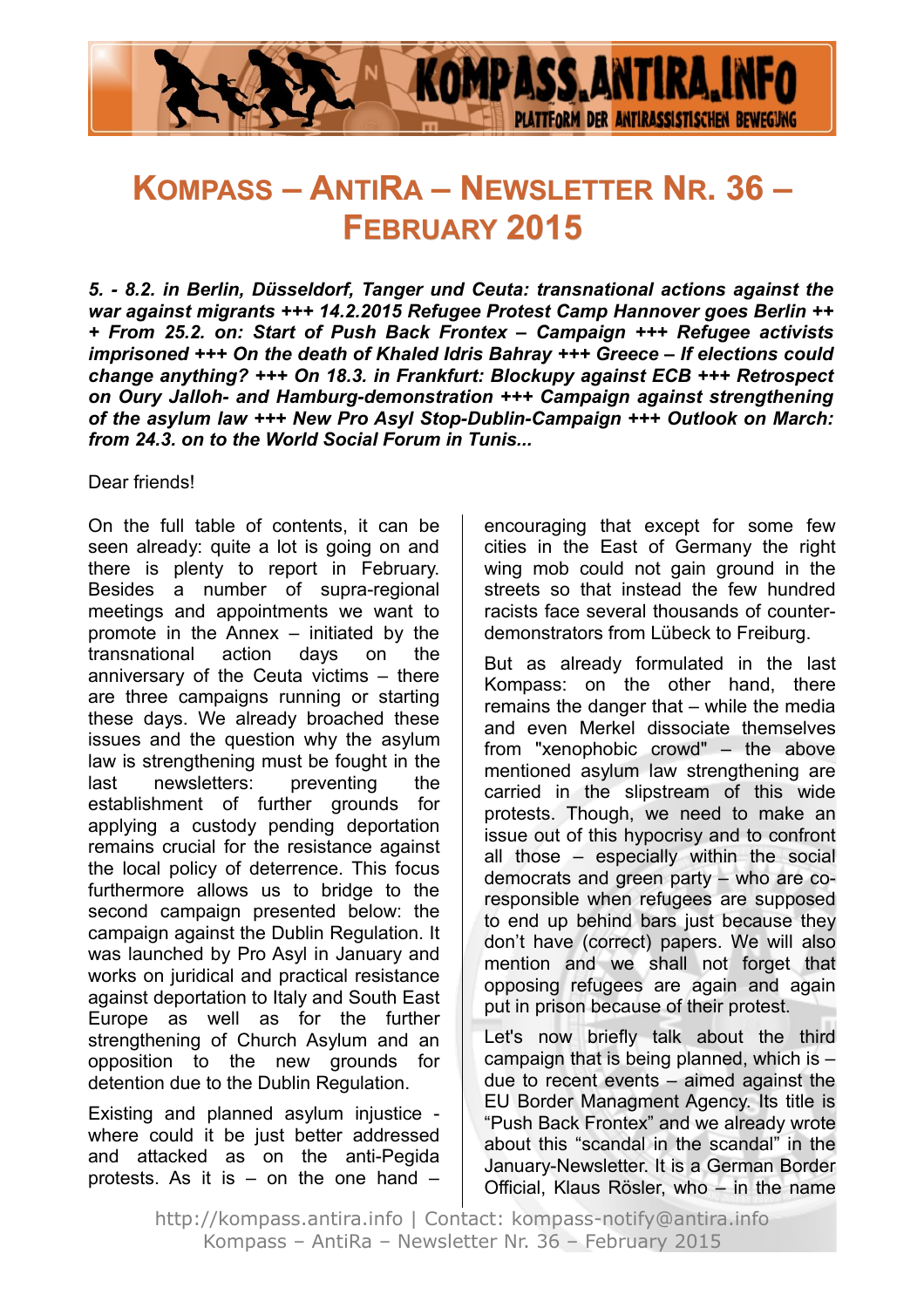of Frontex – criticizes the Italian Authorities for their rescue-policy in the central Mediterranean and call more or less publicly to leave them to die. A manymonths campaign on this issue shall start on 25 February, when this Frontex official will appear at the Police Congress in Berlin. The concrete experiences of the WatchTheMed Alarmphone are last but not least the background of this initiative as they are regularly documented on http://watchthemed.net/. Our intended aim is to push back from the external borders if not to call for an abolishment of the Border Management.

At the same time exciting things happen at another external border, where Frontex has been covering politically for years the illegal push backs by the local coast guard: in Greece. With the great victory of Syriza, the "coalition of the radical left", in the early elections in January new spaces of change emerge, not only in the fight against the brutal austerity and crisis policies but also against the inhumane detention and border regime. Although Syriza entered into a coalition with the right nationalists of the so-called "independent Greeks" (Anel) (or had to enter due to a lack of alternatives), at the moment a lot speaks for a break with the previous deterrence and detention policy of the previous Governments (see link below). The coming weeks will show whether elections can sometimes change something.

**PLATTFORM DER ANTIRASSISTISCHEN BEWEGUNG** 

**KOMPASS, ANTIRA, INFO** 

It is sure though that the power institutions in Brussels, Berlin and Frankfurt will use all their means of blackmail and leverage – with regard to the crisis and migration policies – in order to keep the new Greek government within the EU directives of exploitation and exclusion. Important is therefore what solidarity protests – such as the ones in Spain these last days – are launched in the rest of Europe against the troika and the border regime. In this respect the delayed opening of the new tower of the European Central Bank on 18 March in Frankfurt maybe considered to happen with a nearly perfect timing. The preparations for blockades and a mega demonstration in the Rhein-Main metropolis are proceeding at full speed in order to give a radical sign of Europewide, transnational solidarity. Noborder goes Blockupy – the antiracist contribution to the crisis protest – should therefore preferably turn out stronger this time, all according to the slogan for the current mobilisation: Achtzehn-Null-Drei, nimm dir frei! (March 18, take a day off!)

All the best, the Kompass-Crew Contact: [kompass-notify@antira.inf](mailto:kompass-notify@antira.info)o

# **APPOINTMENTS IN FEBRUARY 2015:**

### **5 to 8 February in Berlin, Dusseldorf, Tangier and Ceuta: transnational action days against the War on Migrants**

On 6 February 2014 at least 15 migrants were killed in front of the Spanish enclave Ceuta in Morocco by rubber bullets and

tear-gas grenades while trying to swim around Ceuta's border fence which reaches into

ON MIG

February 2015

http://kompass.antira.info | Contact: kompass-notify@antira.info Kompass – AntiRa – Newsletter Nr. 36 – February 2015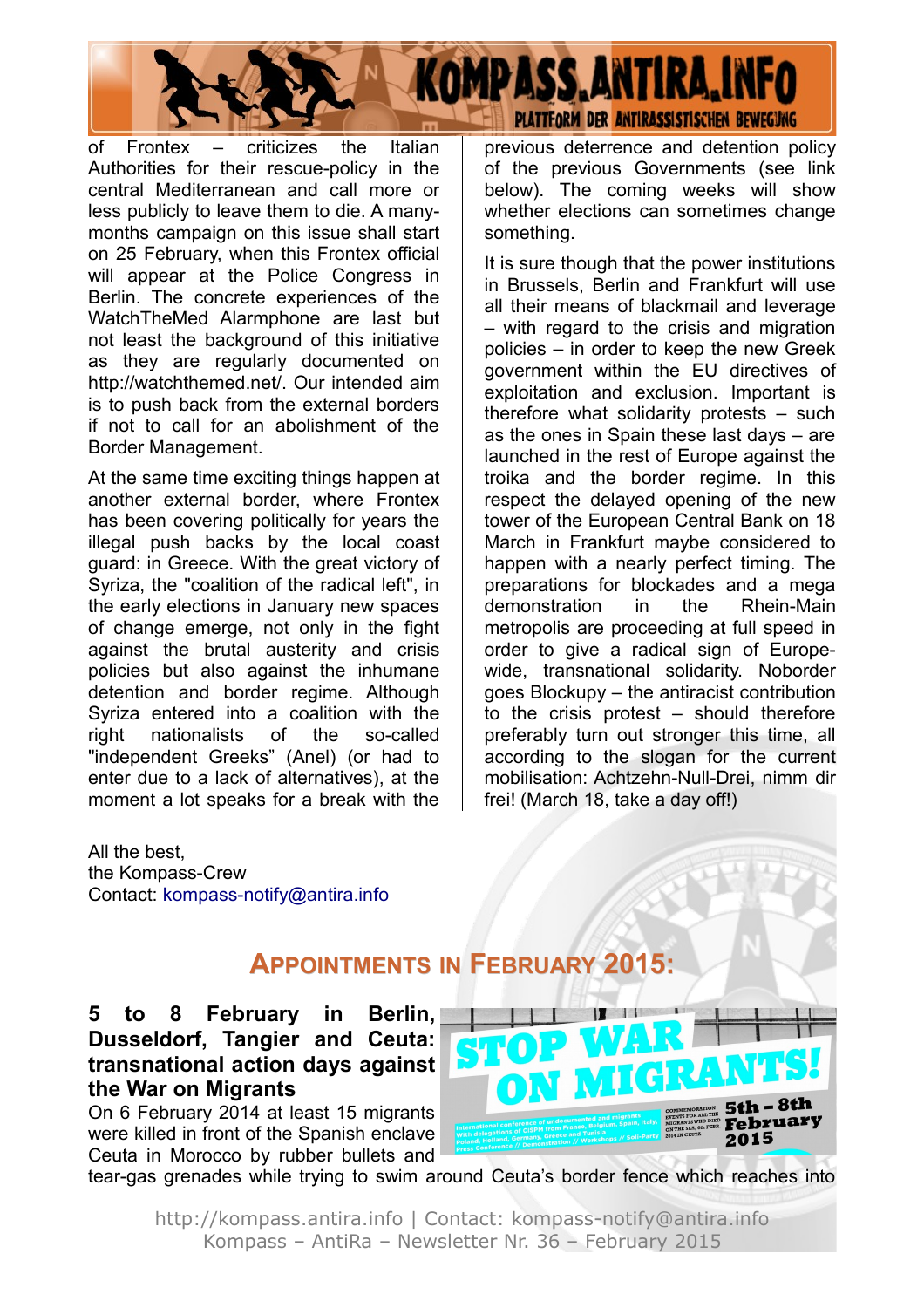

the water. In this context and on the occasion of the first anniversary, commemorative actions with the motto "Stop the War on Migrants" are taking place from 6 to 8 February in, among other places, Berlin, Dusseldorf, Tangier, Ceuta and London.

In particular for the action in Berlin we are in urgent need of donations, since numerous activists of the CISPM (International Coalition of Sans Papiers and Migrants) from different European countries will come to Berlin (and because the total costs could not be covered by applications for grants). To this effect a crowd-funding donation campaign is being run on betterplace.org – it would be fantastic if not only donations were made, but the link to the campaign would also be distributed further:

[https://www.betterplace.org/en/projects/24797-support-our-action-days-in-berlin-from-5th](https://www.betterplace.org/en/projects/24797-support-our-action-days-in-berlin-from-5th-to-8th-february-2015)[to-8th-february-2015](https://www.betterplace.org/en/projects/24797-support-our-action-days-in-berlin-from-5th-to-8th-february-2015)

The comprehensive programme of the activities in the different places can be found in German, English and French e.g. at https://cispmberlin.wordpress.com/ und http://afriqueeurope-interact.net

Here the short version

#### **BERLIN:**

Commemorative, action and working days from 5 to 8 February 2015:

5 February: arrival of the delegations of the CISPM from Europe (9 countries and Tunisia) etc.

6 February: 10am press conference; 11am demonstration from the Spanish Embassy (underground Tiergarten) to the Moroccan Embassy, to the Bundesrat and the Ministry of Foreign Affairs; 7pm stories of friends of those who were murdered, who lived with them in the wood and who are now in Germany.

7 February: 10am – 2pm and 4pm – 6pm: workshops concerning the EU migration policy within the EU and at its external borders

8 February: 10am: final plenary meeting of the CISPM

#### **DUSSELDORF:**

6 February: 11am: meeting at the Burgplatz in Dusseldorf; from there demonstration to the consulates of Morocco and Spain; 4pm: reports from survivors and other people involved in the shootings of 6 February 2014 (STAY! Great Hall at 150 Hüttenstraße)

#### **TANGIER and CEUTA (Morocco)**

6 February in Tangier: 10am: Demo to the Spanish consulate; 3pm: press conference with photo exhibition concerning the police violence; 6pm: religious service to commemorate the victims of Ceuta

7 February in Ceuta: demo of Spanish activists in Ceuta to the beach and to the border fence, then crossing of the border to Morocco and gathering with demonstrators from **Morocco** 

 $\blacksquare$ 

Current video clip:<http://vimeo.com/118348503> Further information:<https://cispmberlin.wordpress.com/>

#### **14 February 2015 in Berlin**

Weißekreuzplatz meets Oranienplatz! Refugee Protest Camp Hannover goes Berlin! On saturday 14 February 2015 the refugees from Weißekreutzplatz will demonstrate together with supporters – in Berlin!

Starting points of the Demo are Oranienplatz 1pm and Wittenbergplatz 2pm, aim is the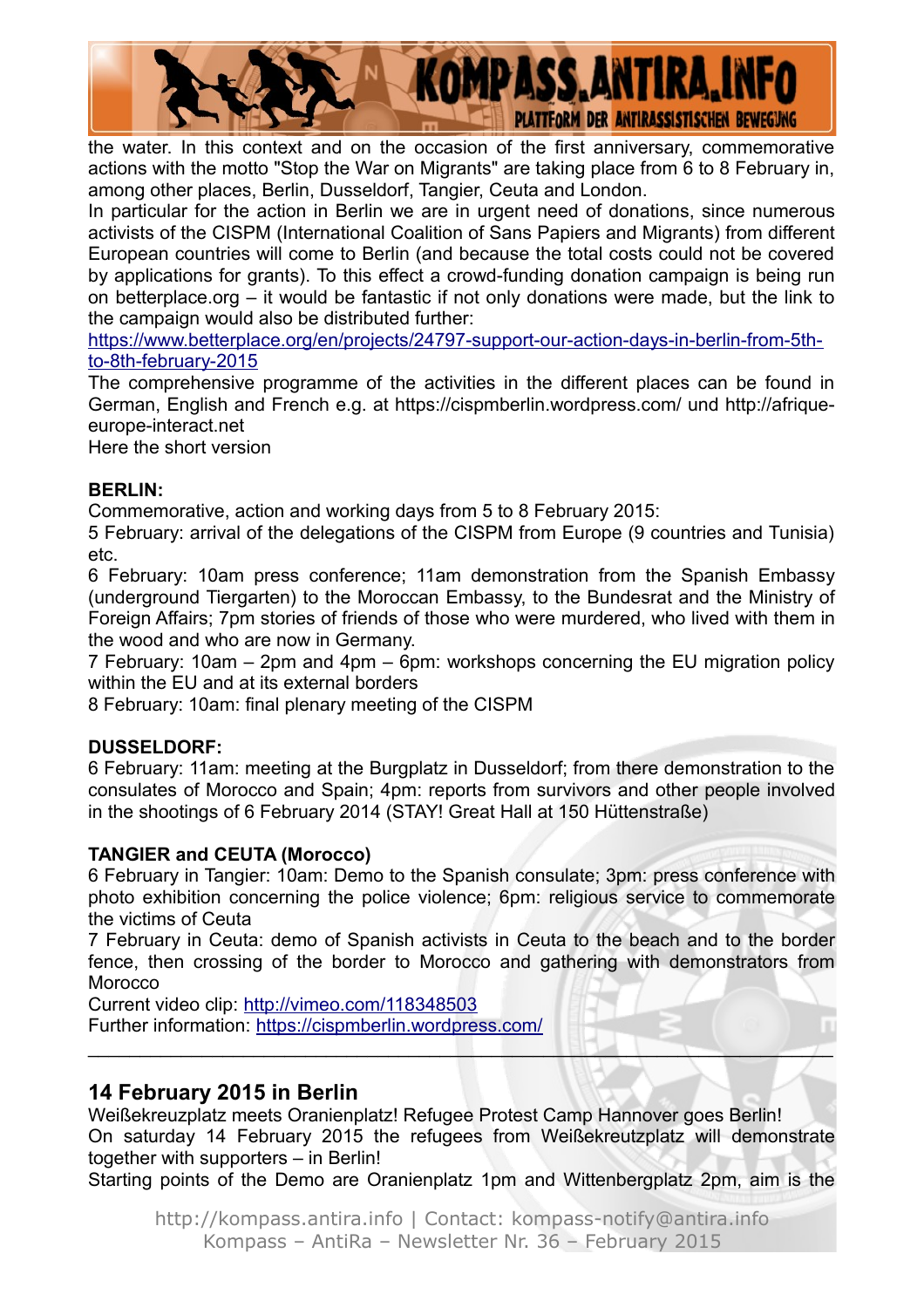

Sudanese Embassy. Title of the Demo: Money kills! Stop the Cooperation between Germany and the Sudanese regime! Stop supporting war, gang rape and genocide in Sudan! More information here: <https://www.facebook.com/UnterstuetzerinnenRefugeeProtestCampH>

 $\_$ 

### **25 february in Berlin**

Protest against the performance of the Frontex Head-of-Operations Klaus Rösler at Police Congress, look at: [http://ffm-online.org/2015/01/20/frontex-roesler-zu-abschreckung](http://ffm-online.org/2015/01/20/frontex-roesler-zu-abschreckung-mittelmeer-berlin-25-02-2015/)[mittelmeer-berlin-25-02-2015/.](http://ffm-online.org/2015/01/20/frontex-roesler-zu-abschreckung-mittelmeer-berlin-25-02-2015/) This will be the start of the upcoming campaign: Push Back Frontex! Further actions at Blockupy on 18 March in Frankfurt, at World Social Forum end of March in Tunis as well as the end of April in Strasbourg; appeal and more info material from the middle of February contact: [kmii-hanau@antira.info](mailto:kmii-hanau@antira.info)

# **MORE NEWS FROM THE ANTIRA-MOVEMENT:**

### **Greece and Blockupy**

Concerning the election in Greece we recommend especially the website of the Blockupy delegation:<http://blockupy-goes-athens.tumblr.com/>

The reporting there includes interviews and reports from the antira-movement concerning the current situation, a text we recommend in this context is the one written by Bernd Kasparek in Athens from 28 January. Following we quote at least a short passage: "A point much commented on is the creation of the new department of migration within the ministry of home affairs, headed by Tasia Christodoulopoulou as a vice minister. She has close ties to the Greek anti-racist movement, and like a friend commented, it is already soothing to hear a member of the government speaking about migration in non-derogatory terms. However, there is more to hope for. In a radio interview on Tuesday, she has already announced her policy goals. Citizenship for migrants born in Greece is a must and of the highest priority, while she is also aiming for the closure of Amygdaleza detention centre, the introduction of humanitarian protection pursuant to the Geneva Convention on Refugees, the acceleration of asylum procedures and improved reception conditions for asylum seekers. She certainly is not intimidated by ANEL's harsh anti-immigrant rhetoric and seems more than willing to pick up this fight.

#### **Refugee Activists in prison!**

Statement of Arash D., refugee activist who refused to pay fine regarding his political activity, from January 15, 2015. In Solidarity with our comrade and friend Arash D., because he refused to pay fine regarding of the Rindermarkt-process (München), he is in prison, since 12.1.15. He was one of the refugee activists who marched from Würzburg to Berlin on 2012.

Moreover 3 inhabitants of the Ohlauer school are still imprisoned in Berlin.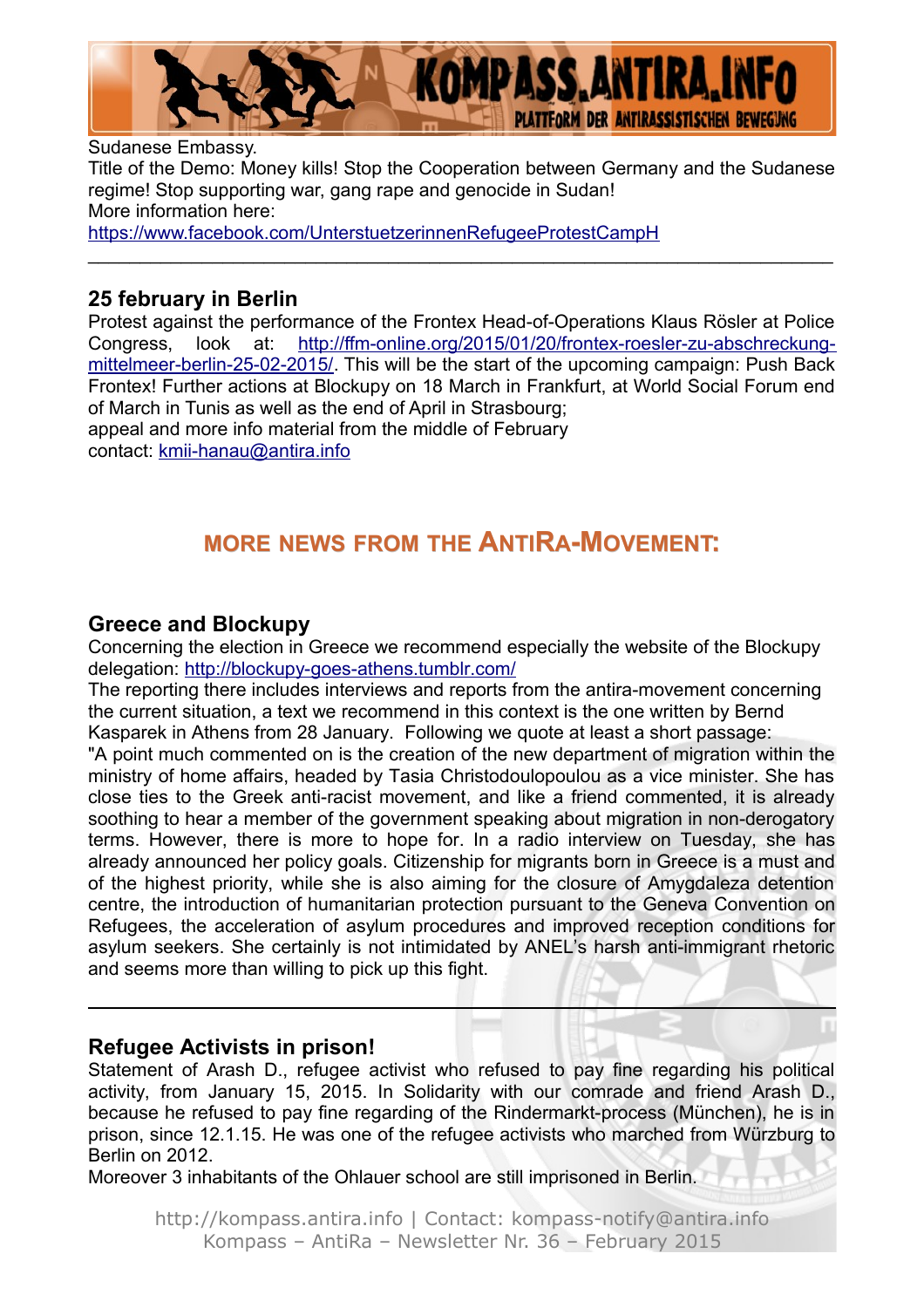

Here is his statement: <http://www.thevoiceforum.org/node/3827>

## **Statements on the death of Khaled Idris Bahray in Dresden**

[http://www.raa-sachsen.de/index.php/pressemitteilung/pressemitteilung-verband-der](http://www.raa-sachsen.de/index.php/pressemitteilung/pressemitteilung-verband-der-beratungsstellen-fuer-betroffene-rechter-rassistischer-und-antisemitischer-gewalt.html)[beratungsstellen-fuer-betroffene-rechter-rassistischer-und-antisemitischer-gewalt.html](http://www.raa-sachsen.de/index.php/pressemitteilung/pressemitteilung-verband-der-beratungsstellen-fuer-betroffene-rechter-rassistischer-und-antisemitischer-gewalt.html) <http://www.remembering-khaled.org/>

Khaled Idris Bahray – Another stone in the wall of murdered asylum- seekers in EU-Germany

<http://thevoiceforum.org/node/3831>

### **Review on Oury Jalloh Demonstration on January 7th in Dessau**



For Oury Jalloh´s 10th day of death about 1000 people from all over Germany came together for a rally in memory and grief in Dessau. A vivid and loud demonstration went from the main station to the police station in Wolfgangstraße, where Oury Jalloh died in agony on January 7th in 2005.

For some photos: [http://www.umbruch-](http://www.umbruch-bildarchiv.de/bildarchiv/ereignis/070115oury_jalloh.html)

[bildarchiv.de/bildarchiv/ereignis/070115oury\\_jalloh.html](http://www.umbruch-bildarchiv.de/bildarchiv/ereignis/070115oury_jalloh.html) Another report: <http://thecaravan.org/node/4241> *[\(](http://www.umbruch-bildarchiv.de/bildarchiv/ereignis/070115oury_jalloh.html)c) Andrea Linss, Quelle: http://www.umbruchbildarchiv.de*

**Review on AntiRa-Demo January 31th in Hamburg**

 $\mathcal{L} = \{ \mathcal{L} \mid \mathcal{L} \neq \emptyset \}$ 

\*Never mind the papers – Right to the city for everybody!\*

Up to 8000 people were on the streets in Hamburg for the rights of refugees. On their route from Jungfernstieg to Rathausmarkt they emphasized that refugees and asylum-seekers are welcome in Hamburg – and they demanded a better access to medical care and accommodation as well as unrestricted work permits for everybody. Videoreport of Demo: [https://m.youtube.com/watch?](https://m.youtube.com/watch?v=YWZJbVd8OXc)

[v=YWZJbVd8OXc](https://m.youtube.com/watch?v=YWZJbVd8OXc)



http://kompass.antira.info | Contact: kompass-notify@antira.info Kompass – AntiRa – Newsletter Nr. 36 – February 2015